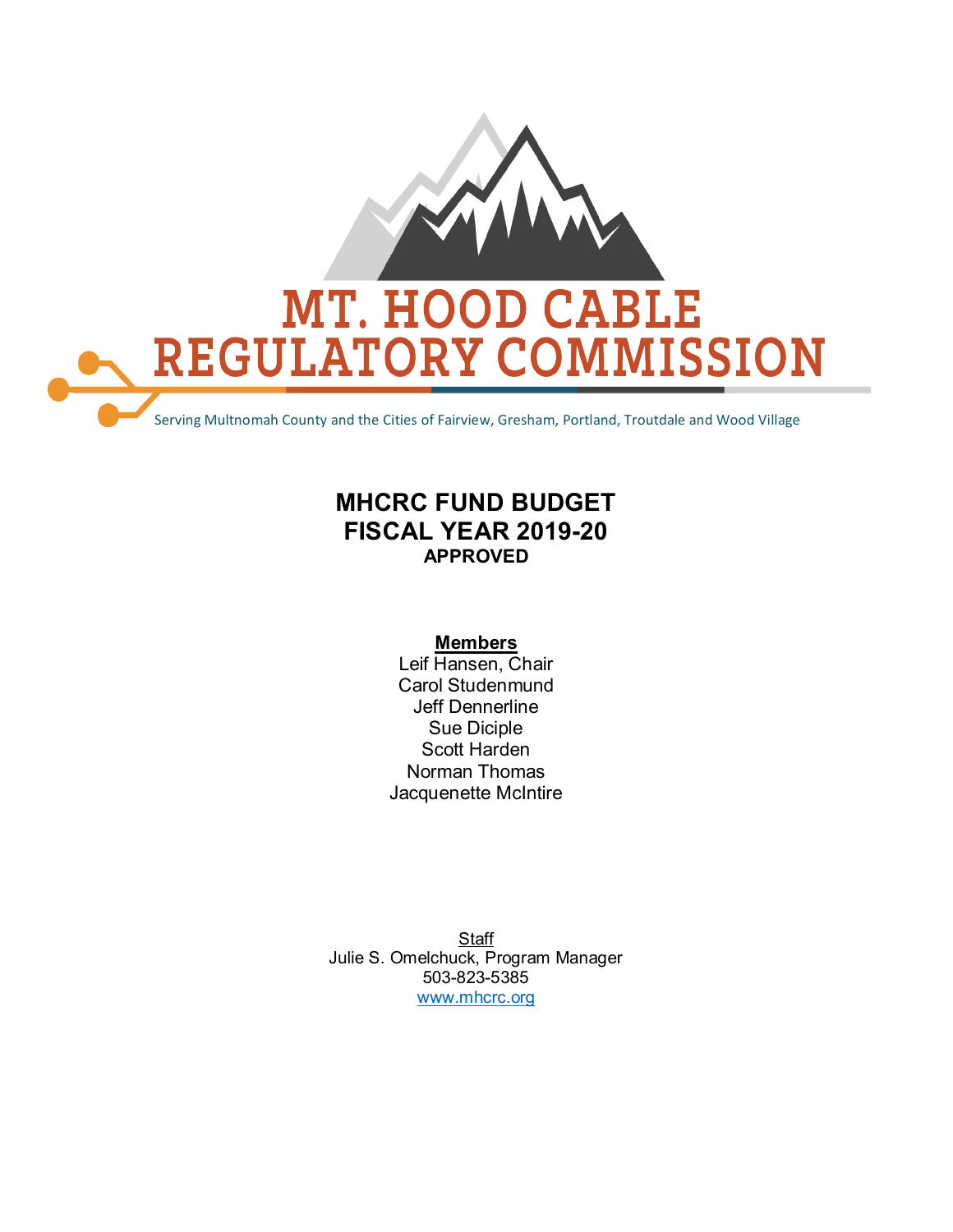### **INTRODUCTION**

The Mt. Hood Cable Regulatory Commission (MHCRC) was created by Multnomah County and the cities of Fairview, Gresham, Portland, Troutdale and Wood Village for the purposes of:

- **Advocating for and protecting the public interest in the regulation and development of cable communication systems;**
- **Monitoring and helping resolve cable subscribers' concerns; and,**
- **Facilitating the planning and implementation of community uses of cable communication technologies.**

Each Jurisdiction appoints citizen representatives to the MHCRC. Over the past year, these appointees, with staff support, have committed hundreds of hours to deeply understand the issues and local impacts of an ever-evolving technology, regulatory and business model landscape. They attended numerous MHCRC meetings, committee meetings and work sessions, kept abreast of issues of concern to their Jurisdictions, presented information at city council and county commission meetings, and served as ex officio Board members for Open Signal and MetroEast Community Media (MetroEast), all in service to the Jurisdictions and their communities.

The MHCRC regulates and oversees cable service franchises with four companies, serving the following areas:

Comcast: Portland, Gresham, Troutdale, Fairview, Wood Village and Multnomah County Frontier: Gresham, Troutdale, Fairview and Wood Village Century Link: Portland Reliance Connects: unincorporated east Multnomah County (expired June 30, 2019)

The MHCRC contracts for staff and other support services through a services agreement with the City of Portland. The MHCRC funds an equivalent of four full-time (4 FTE) staff positions plus related materials, services, financial and administrative costs. Each member Jurisdiction annually contributes to the MHCRC's operating budget. The Jurisdictions' fund about half the operating budget and other MHCRC resources fund the remaining portion.

The MHCRC focuses on community needs as it remains grounded in today's legal and public policy landscape to steward existing public benefits, while stepping out to explore possibilities and opportunities to help ensure a sound and vital digital future for all our communities.

Please refer to the MHCRC's FY 2018-19 Annual Report and website [\(www.mhcrc.org\)](http://www.mhcrc.org/) for more detail about MHCRC activities and accomplishments.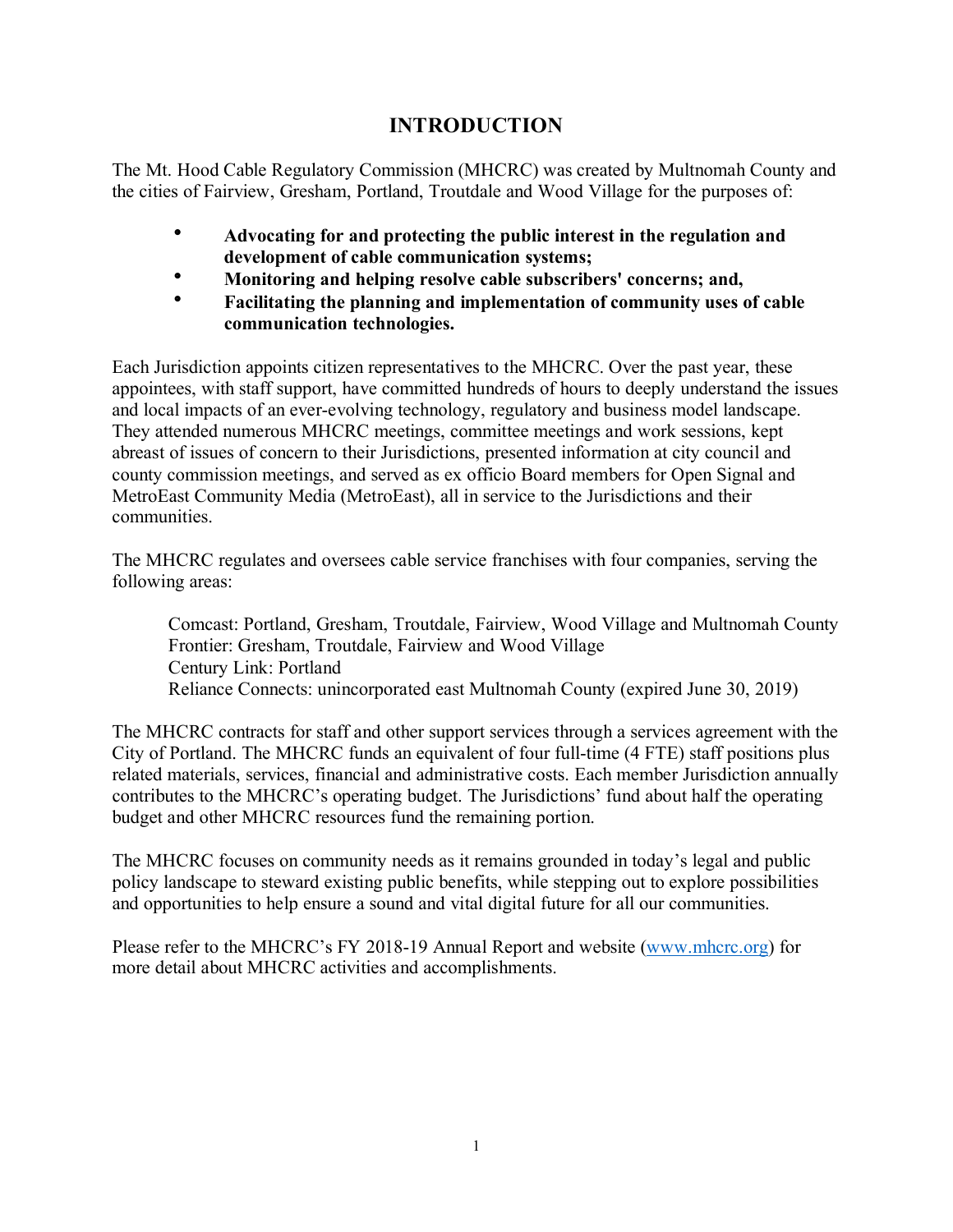### **MHCRC FY 2019-20 FUND BUDGET**

#### **BUDGET PROCESS**

According to the Intergovernmental Agreement (IGA) among the Jurisdictions that created the MHCRC, the MHCRC must gain approval of its Fund Budget by every member Jurisdiction. The MHCRC Finance Committee developed a detailed FY 2019-20 budget in consultation with MHCRC staff. On June 3, 2019, the MHCRC approved the proposed budget to forward to the Jurisdictions for consideration. The MHCRC provides the proposed Fund Budget to city and County staff in advance of the city councils' and the County Commission's consideration of the budget.

#### **BUDGET NARRATIVE**

The MHCRC FY 2019-20 Fund Budget is presented on page 5.

Nearly all the MHCRC's resources are funds collected from the cable companies and the expenditures are the disbursement of those funds to the member Jurisdictions, the community media providers (MetroEast and Open Signal), and the Community Grants recipients. These disbursements are governed by the IGA and by the cable services franchise agreements.

#### **Fund Resources**

The amount of MHCRC resources from year to year is largely dependent on franchise fee and PEG/I-Net fee payments from cable companies for their private use of public right-of-way. Cable company payments are based on a percentage of the company's gross revenues derived from cable TV services. The FY 2019-20 Fund resources are projected to decrease based on cable company actual payments through  $3<sup>rd</sup>$  Quarter FY 2018-19. The budget also includes a beginning fund balance and projected amounts for programs underspent in FY 2018-19. Detail on each Fund resource follows:

Franchise Fees: The MHCRC collects all cable services franchise fees for Gresham, Troutdale, Fairview, Wood Village and Multnomah County from Comcast and Frontier cable franchises. The MHCRC has projected a decrease in franchise fee revenues based on the rapidly changing video marketplace, resulting in traditional cable TV subscribers "cutting the cord" and opting for other video options. The MHCRC uses both historical franchise fee data and industry documentation to project franchise fee revenues.

Operating Budget Appropriation - Portland: The MHCRC collects funds from the City of Portland for its share of the MHCRC's operating budget. The other MHCRC Jurisdictions' appropriations are allocated from the cable services franchise fees collected by the MHCRC.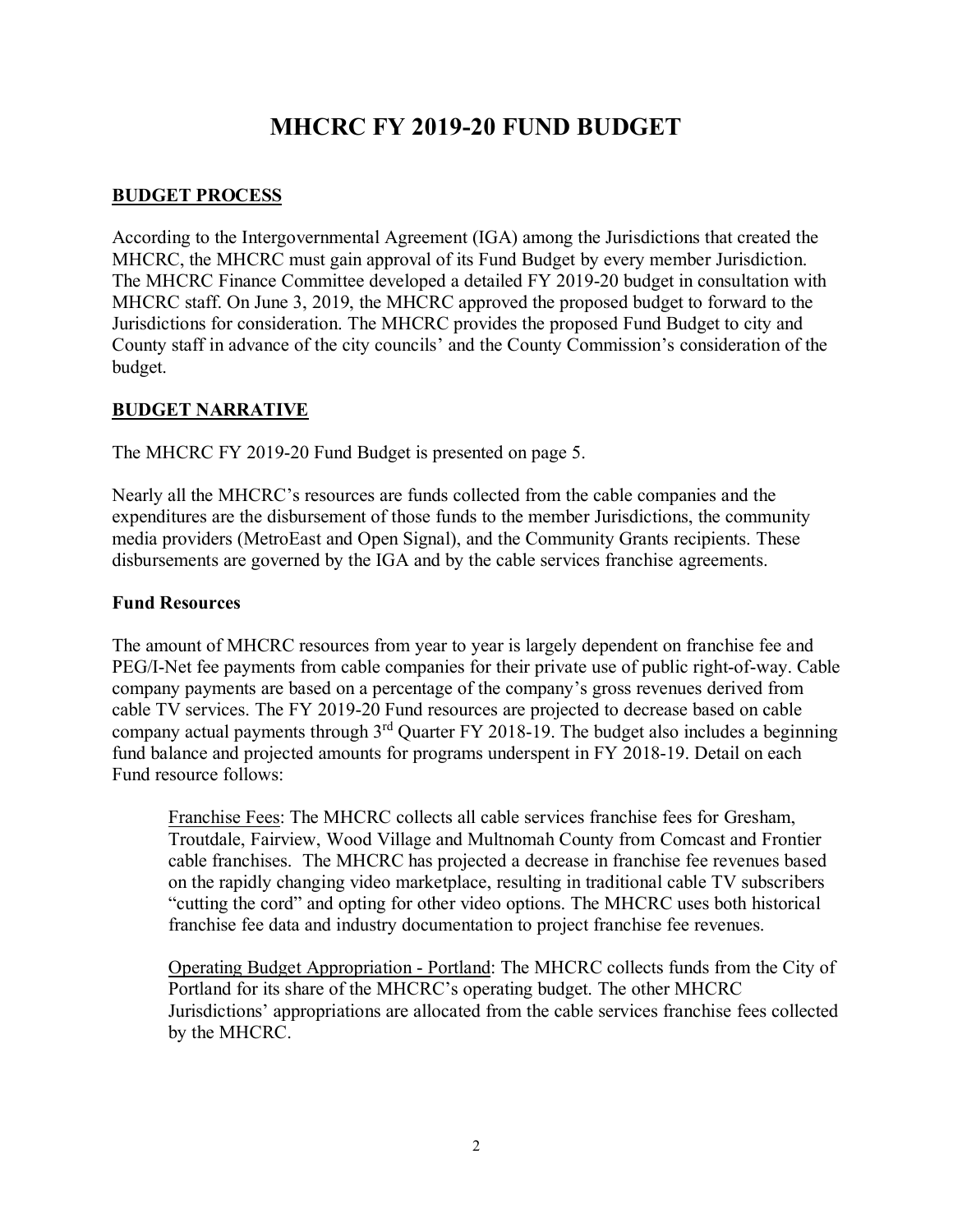Interest Earned: The MHCRC collects interest on its Fund. Interest revenue is projected to slightly decrease compared to the projected actual for FY 2018-19 but is higher than the amount originally budgeted for FY 2018-19.

PEG/I-Net Capital Fee: All franchised cable companies pay 3% of their gross revenues related to video services to the MHCRC as dedicated funding for the community media providers' capital funding, I-Net infrastructure, and community grants (see specific disbursements under Fund Expenditures below). A small portion also funds MHCRC's compliance program costs to administer, oversee, and disburse the capital funds.

Beginning Fund Balance: The beginning balance is interest revenues and PEG/I-Net Capital funds projected to be unspent in FY 2018-19, which the MHCRC plans to expend or retain as contingencies in FY 2019-20.

The FY 2019-20 projected Beginning Fund Balance is attributable to the following:

- Interest cumulative balance: \$841,418
- Compliance program carryover: \$860,101
- Community Grants carryover: \$1,530,577

#### **Fund Expenditures**

Nearly all of the MHCRC's expenditures are the disbursement of franchise fees and PEG/I-Net Capital Fees governed by the IGA and by the cable services franchises.

Franchise Fee Balance to the Jurisdictions: This line item expenditure is calculated based on the total amount of franchise fees the MHCRC collects and subtracting the amount each Jurisdiction appropriates to the MHCRC Operating Budget and the amount of community media payments to MetroEast and PCM in accordance with the IGA (detail contained in Appendix 1, page 7).

Community Media Payments: In accordance with the IGA, the MHCRC distributes 60% of the East County Jurisdictions' franchise fees to MetroEast and 60% of West Multnomah County franchise fees to Open Signal. These dedicated funds are used to provide media and technology services to the community (detail contained in Appendix 2, page 10).

MHCRC Operating Budget: This expenditure represents the total MHCRC operating budget (line item detail contained in Appendix 1, page 8).

Community Media Capital: The MHCRC distributes funds from the cable companies dedicated to support the capital needs of MetroEast Community Media and Open Signal. These payments are made in accordance with the IGA and the cable services franchise agreements (detail contained in Appendix 2, page 10).

I-Net Grants: Schools, libraries and local governments use the I-Net for their broadband network connectivity. The MHCRC reimburses these public agencies and Comcast for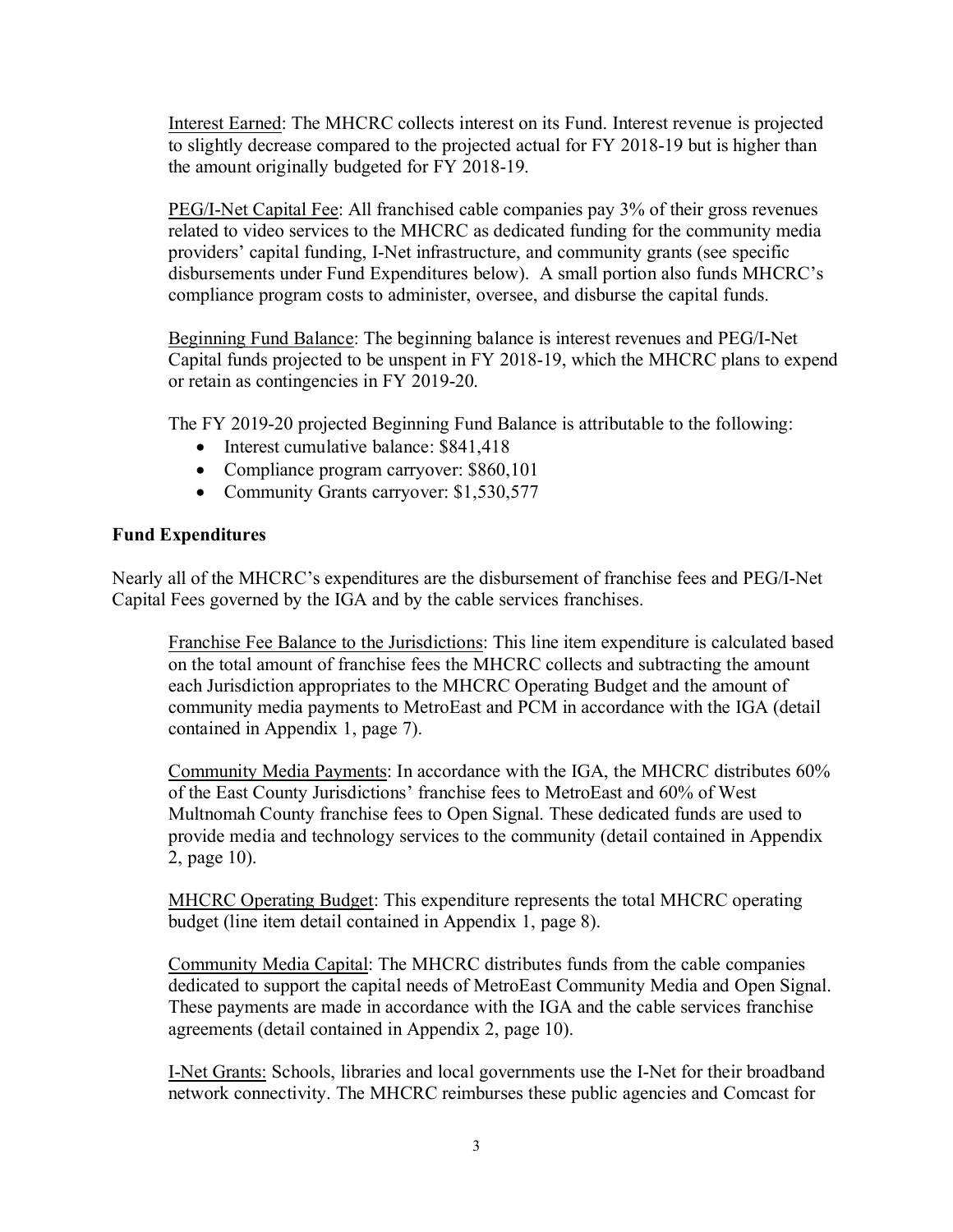capital costs related to I-Net connections, equipment for use of the I-Net, and network infrastructure and electronics upgrades. The reimbursements are made in accordance with the cable franchise agreements.

Community Technology Grants and TechSmart Initiative Grants: The MHCRC is the grant-making body for the Community Grants program. The Community Grants program has two funding opportunities: Community Technology Grants and the TechSmart Initiative for Student Success. The TechSmart Initiative provides grants and evaluation resources for school districts within Multnomah County to identify effective classroom instruction that uses technology to foster improved outcomes for all students. Community Technology Grants are awarded during an annual competitive grant round. Community Grants are made in accordance with the IGA and the cable services franchise agreements.

Community Grants Contingency: The MHCRC annually budgets funds allocated for community grants as a contingency to cover unanticipated community needs and opportunities.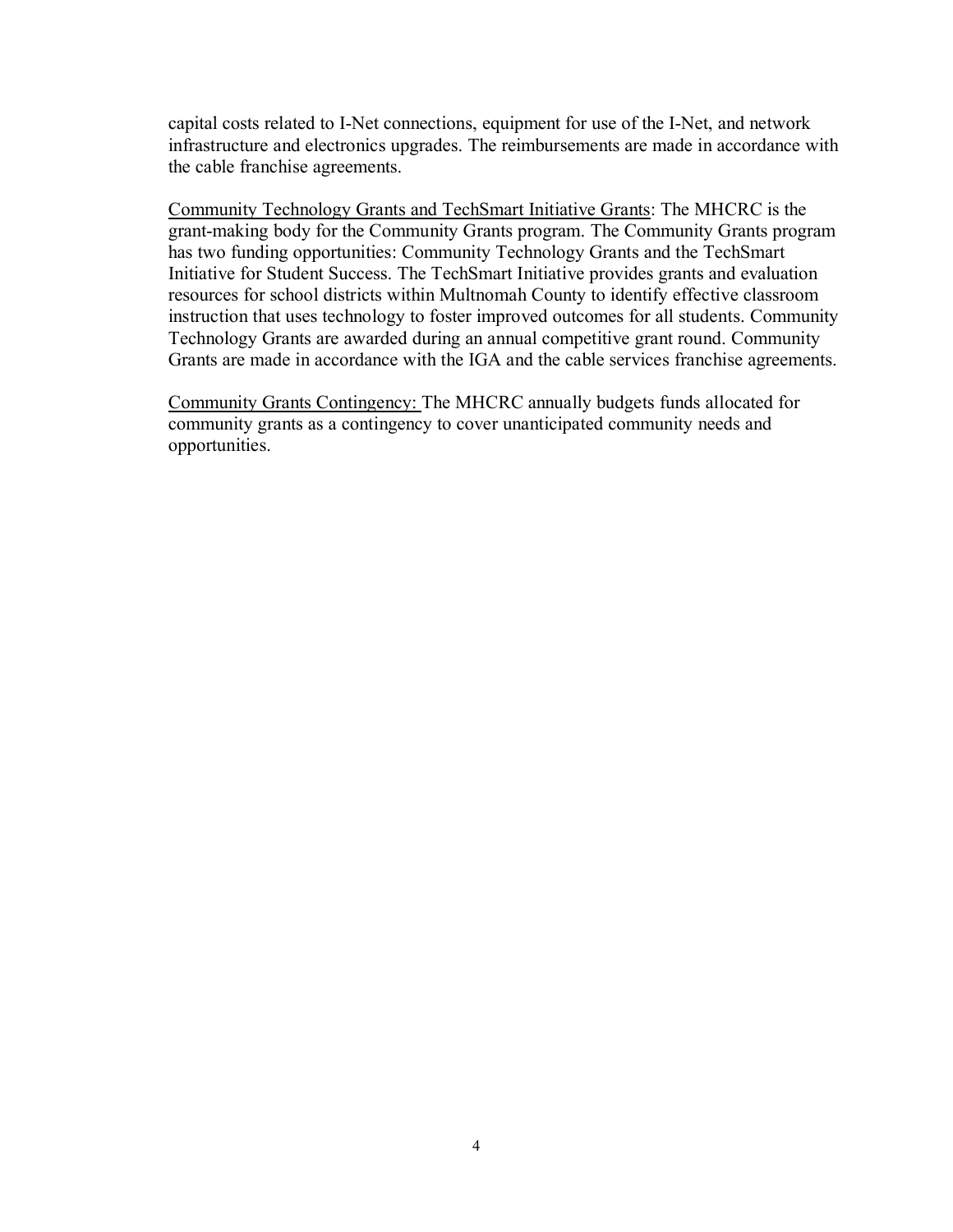#### **MHCRC FUND BUDGET FISCAL YEAR 2019-20**

|                                                                                                                                                          | 2017-18                  | 2018-19                  | 2019-20                                      |
|----------------------------------------------------------------------------------------------------------------------------------------------------------|--------------------------|--------------------------|----------------------------------------------|
|                                                                                                                                                          | <b>Actual</b>            | <b>Adopted</b>           | Proposed                                     |
| <b>RESOURCES</b>                                                                                                                                         |                          |                          |                                              |
| E. County Franch. Fees, Comcast                                                                                                                          | 1,390,189                | 1,336,912                | 1,250,329                                    |
| E. County Franch. Fees Mult West, Comcast                                                                                                                | 109,078                  | 106,701                  | 102,428                                      |
| E. County Franch. Fees, Frontier                                                                                                                         | 224,846                  | 226,288                  | 228,441                                      |
| <b>Operating Budget Appropriation-Portland</b>                                                                                                           | 281,036                  | 304,998                  | 314,826                                      |
| Interest Earned                                                                                                                                          | 184,274                  | 130,000                  | 238,842                                      |
| PEG / I-Net Capital Fee                                                                                                                                  | 5,196,878                | 4,896,810                | 4,269,431                                    |
| Compliance Revenue                                                                                                                                       | 0                        | 0                        | 0                                            |
| <b>Total Resources</b>                                                                                                                                   | 7,386,301                | 7,001,709                | 6,404,297                                    |
| <b>Beginning Fund Balance</b><br>Unspent FY19 Comm Technology Grants<br>Unspent FY19 TechSmart Initiative Grants<br>Unspent FY19 Comm Grants Contingency | 6,737,897<br>0<br>0<br>0 | 5,963,972<br>0<br>0<br>0 | 3,232,096<br>800,000<br>3,440,426<br>800,000 |
| <b>Total</b>                                                                                                                                             | \$14,124,198             | \$12,965,681             | \$14,676,820                                 |
|                                                                                                                                                          |                          |                          |                                              |
| <b>EXPENDITURES</b>                                                                                                                                      |                          |                          |                                              |
| <b>MHCRC Operating Budget</b>                                                                                                                            | 915,596                  | 1,105,046                | 1,116,781                                    |
| Franchise Fee Balance to Jurisdictions                                                                                                                   | 530,356                  | 503,730                  | 462,973                                      |
| Community Media Pmt, E. County (MetroEast)                                                                                                               | 969,020                  | 937,920                  | 888,698                                      |
| Community Media Pmts, Mult. West (Open Signal)                                                                                                           | 65,446                   | 64,021                   | 60,022                                       |
| Community Media Capital (MetroEast/OS)                                                                                                                   | 1,726,301                | 1,469,042                | 1,504,299                                    |
| I-Net Grants                                                                                                                                             | 189,884                  | 613,400                  | 960,000                                      |
| Community Technology Grants                                                                                                                              | 1,314,370                | 800,000                  | 1,600,000                                    |
| <b>TechSmart Initiative Grants</b>                                                                                                                       | 2,449,252                | 3,440,426                | 5,298,617                                    |
| <b>Community Grants Contingency</b>                                                                                                                      | U                        | 800,000                  | 800,000                                      |
| <b>Total Expenditures</b>                                                                                                                                | \$8,160,225              | \$9,733,585              | \$12,691,390                                 |
| Net Change in Fund Balance                                                                                                                               | 5,963,972                | 3,232,096                | 1,985,430                                    |
| <b>Total</b>                                                                                                                                             | \$14,124,198             | \$12,965,681             | \$14,676,820                                 |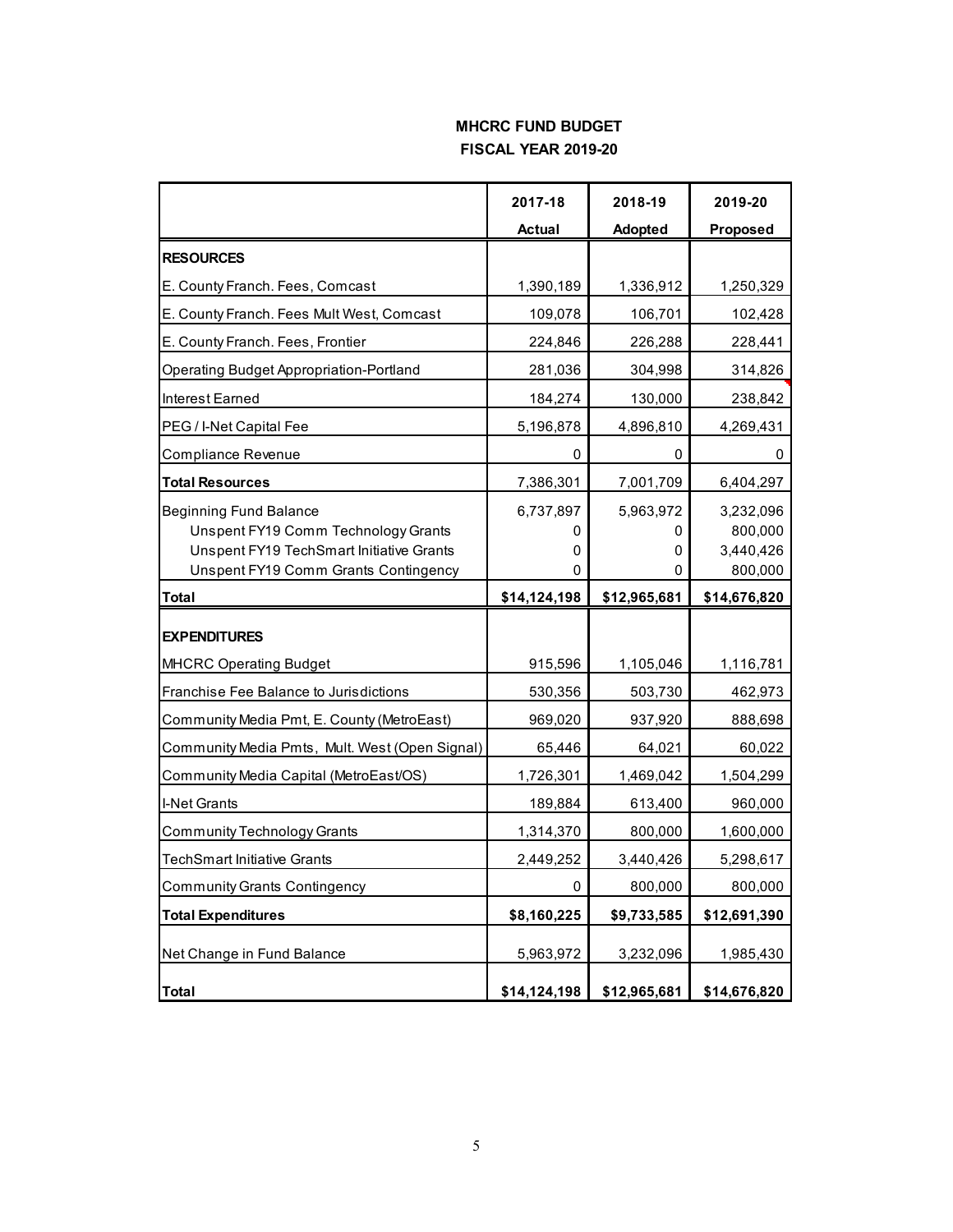### **APPENDIX ONE**

# **FRANCHISE FEE REVENUE AND DISBURSEMENT DETAIL MHCRC OPERATING BUDGET-LINE ITEM DETAIL**

### **BUDGET ALLOCATION BY JURISDICTION**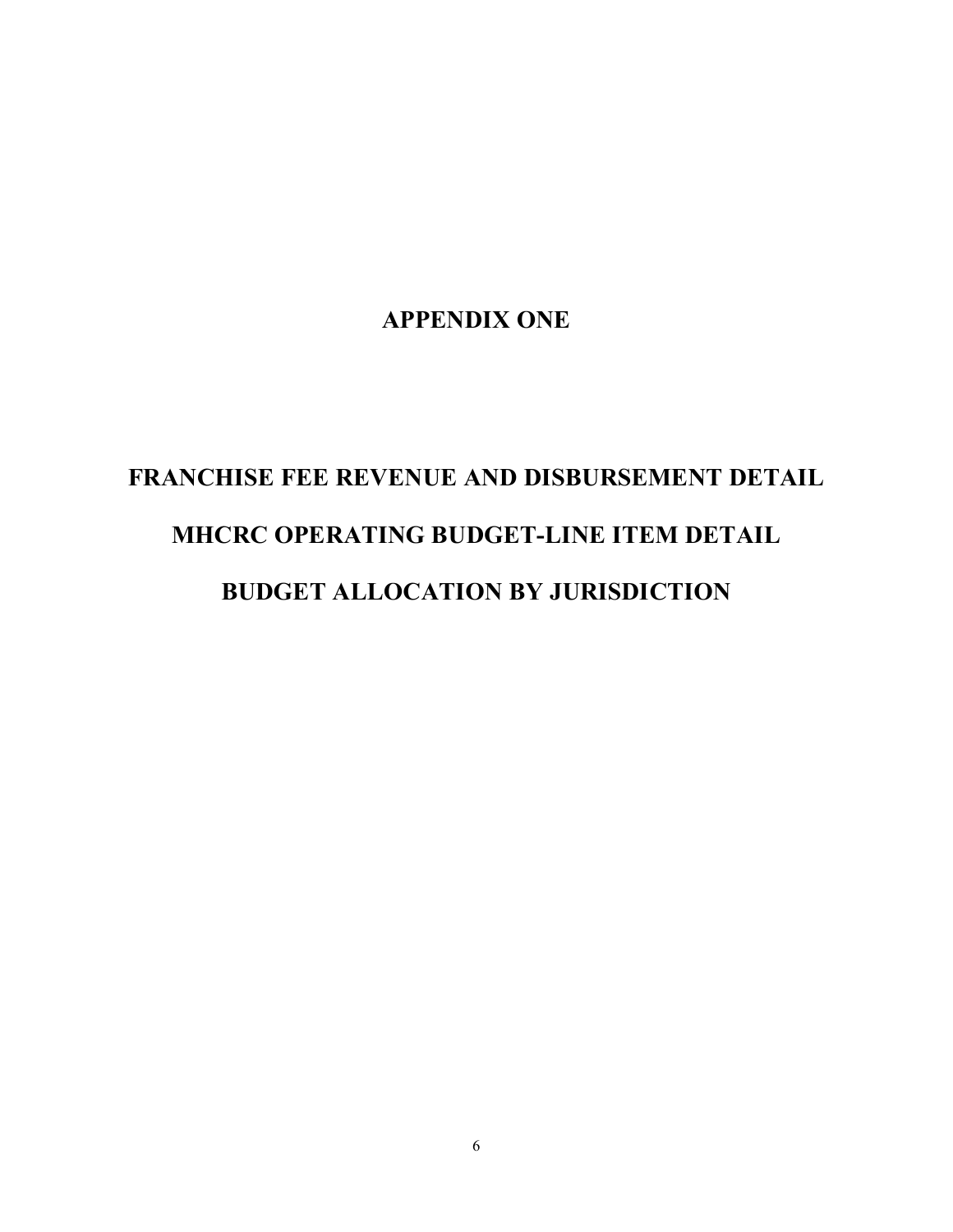#### **FRANCHISE FEE REVENUES AND DISBURSEMENTS FISCAL YEAR 2019-20**

| <b>Jurisdictions</b>      | <b>Franchise</b><br><b>Fee Revenues</b> | <b>MetroEast</b><br>Appropriation | <b>Open Signal</b><br>Appropriation | <b>MHCRC Budget</b><br>Appropriation | <b>Payments to</b><br><b>Jurisdictions</b> |
|---------------------------|-----------------------------------------|-----------------------------------|-------------------------------------|--------------------------------------|--------------------------------------------|
| Portland*                 | \$5,534,521*                            |                                   | \$929,587*                          | \$314,826                            |                                            |
|                           |                                         |                                   |                                     |                                      |                                            |
| MULTNOMAH CO., EAST       | 72,594                                  | 43,556                            |                                     | 13,172                               | 15,866                                     |
| MULTNOMAH CO., WEST       | 100,036                                 | N/A                               | 60,022                              | N/A                                  | 40,014                                     |
| <b>GRESHAM</b>            | 1,095,663                               | 657,398                           |                                     | 124,107                              | 314,158                                    |
| <b>TROUTDALE</b>          | 178,621                                 | 107,173                           |                                     | 18,902                               | 52,546                                     |
| <b>FAIRVIEW</b>           | 105,151                                 | 63,091                            |                                     | 9,781                                | 32,279                                     |
| <b>WOOD VILLAGE</b>       | 29,133                                  | 17,480                            |                                     | 3,543                                | 8,110                                      |
| <b>Total, East County</b> | \$1,581,198                             | \$888,698                         | \$60,022                            | \$169,505                            | \$462,973                                  |
| <b>Grand Total</b>        |                                         |                                   |                                     | \$484.331                            |                                            |

**\* For information purposes only: The MHCRC does not collect franchise fee revenues for the City of Portland or disburse Open Signal operational funds.**

#### **FRANCHISE FEE DISBURSEMENTS to EAST COUNTY JURISDICTIONS - Prior Years:**

|                            | FY 2016-17 | FY 2017-18 | FY 2018-19 | FY 2019-20 |
|----------------------------|------------|------------|------------|------------|
| <b>Jurisdictions</b>       | Actual     | Actual     | Adopted    | Proposed   |
| <b>MULTNOMAH CO., EAST</b> | 19,120     | 17,900     | 17,111     | 15,866     |
| <b>MULTNOMAH CO., WEST</b> | 45.848     | 43,632     | 42,680     | 40,014     |
| <b>GRESHAM</b>             | 388,290    | 363,362    | 343.147    | 314,158    |
| TROUTDALE                  | 61,738     | 60,401     | 56,348     | 52,546     |
| <b>FAIRVIEW</b>            | 37.435     | 35,620     | 35,682     | 32,279     |
| WOOD VILLAGE               | 9.846      | 9.441      | 8,762      | 8,110      |
| <b>TOTAL</b>               | \$562,277  | \$530,356  | \$503.730  | \$462.973  |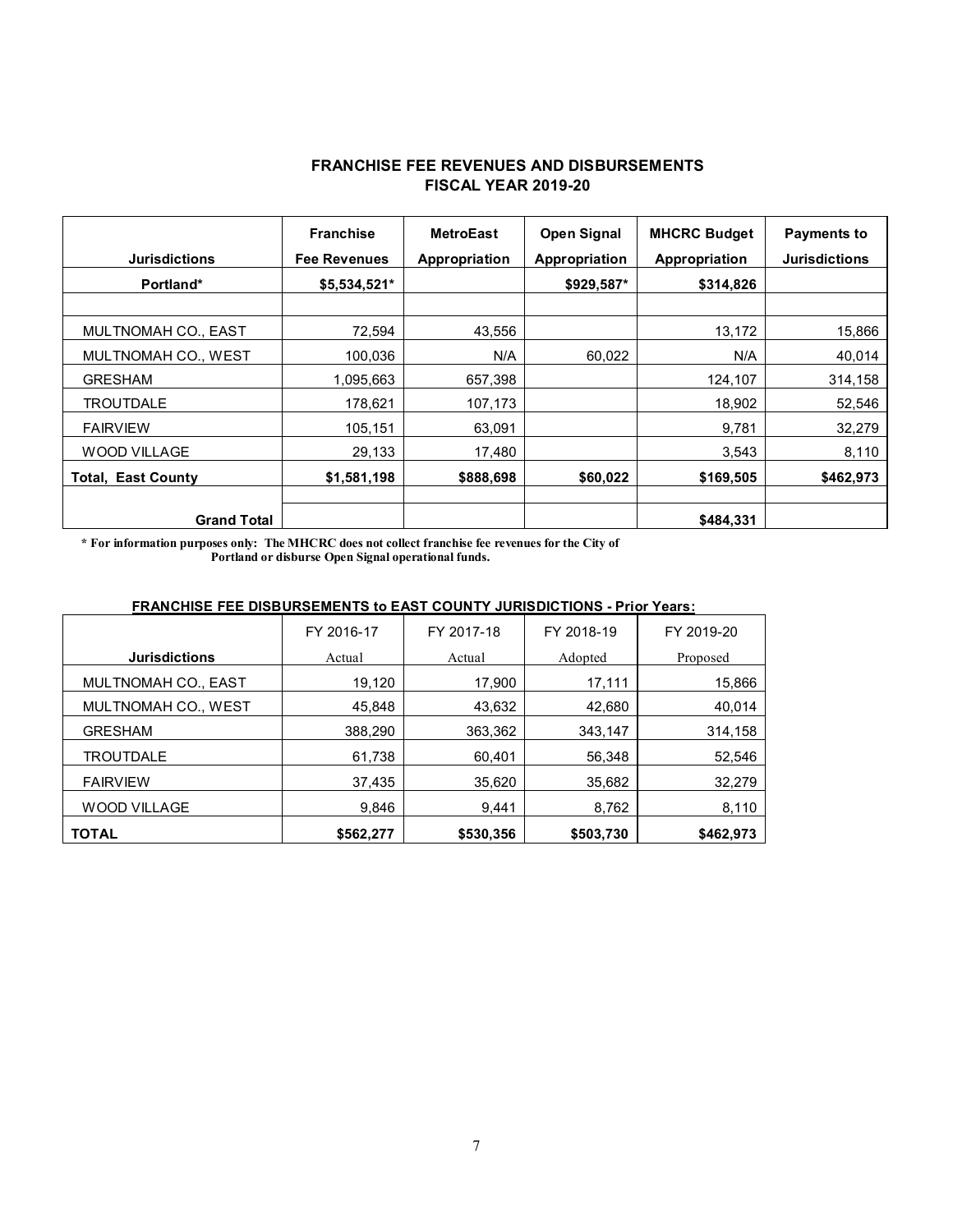| MHCRC FY 2019-20 OPERATING BUDGET - Line Item Detail |                                       |                 |                 |  |  |  |
|------------------------------------------------------|---------------------------------------|-----------------|-----------------|--|--|--|
|                                                      | (Includes Capital Compliance Program) |                 |                 |  |  |  |
|                                                      | FY 2017-18                            | FY 2018-19      | FY 2019-20      |  |  |  |
| Title                                                | Actual                                | Adopted         | Proposed        |  |  |  |
|                                                      |                                       |                 |                 |  |  |  |
| Personnel - MHCRC Admin                              | 497,774                               | 524,953         | 580,553         |  |  |  |
| Indirect Personnel - Bureau Support                  | 34,540                                | 37,958          |                 |  |  |  |
|                                                      |                                       |                 |                 |  |  |  |
| <b>Personnel Services</b>                            | \$532,314                             | \$562,911       | \$580,553       |  |  |  |
|                                                      |                                       |                 |                 |  |  |  |
| <b>External Fund Audit</b>                           | 13,150                                | 15,000          | 15,000          |  |  |  |
| <b>Professional Services</b>                         | 140,728                               | 247,390         | 284,000         |  |  |  |
| Miscellaneous Services                               | 4,755                                 | 6,900           | 9,000           |  |  |  |
| <b>Office Supplies</b>                               | 1,832                                 | 2,500           | 1,000           |  |  |  |
| <b>Operating Supplies</b>                            | 1,546                                 | 400             | 400             |  |  |  |
| Education                                            | 11,462                                | 13,825          | 15,775          |  |  |  |
| Local Travel                                         | 555                                   | 800             | 600             |  |  |  |
| Out-of-Town Travel                                   | 4,744                                 | 4,400           | 10,400          |  |  |  |
| Rent                                                 | 37,677                                | 38,076          | 38,076          |  |  |  |
| Miscellaneous                                        | 882                                   | 1,150           | 800             |  |  |  |
| <b>External Materials &amp; Services</b>             | \$217,331                             | \$330,441       | \$375,051       |  |  |  |
| <b>Fleet Services</b>                                | 0                                     | 0               | 120             |  |  |  |
| Print/Distribution                                   | 8,365                                 | 5,889           | 4,012           |  |  |  |
| <b>Facilities Services</b>                           | 287                                   | 262             | 313             |  |  |  |
| EBS Services                                         | 13,223                                | 12,415          | 0               |  |  |  |
| Information Technology (IT)                          | 22,685                                | 18,946          | 17,642          |  |  |  |
| Insurance/Workers Comp                               | 7,406                                 | 7,002           | 7,000           |  |  |  |
| <b>Technical Accounting IA</b>                       | 6,350                                 | 12,000          | 9,000           |  |  |  |
| Legal Services IA                                    | 17,372                                | 18,180          | 0               |  |  |  |
| Mgmt Services (Bus Ops) IA                           | 25,000                                | 25,000          | 21,590          |  |  |  |
| Other                                                | 878                                   | 0               | 0               |  |  |  |
| <b>Internal Services</b>                             | 101,566                               | 99,694          | 59,677          |  |  |  |
|                                                      |                                       |                 |                 |  |  |  |
| Contingency - General                                | $\Omega$                              | 90,000          | 101,500         |  |  |  |
| Encumbrance Carryover                                | 38,085                                | 0               | 0               |  |  |  |
|                                                      |                                       |                 |                 |  |  |  |
| <b>Fund Level Expenditures</b>                       | \$<br>38,085                          | \$<br>90,000    | \$<br>101,500   |  |  |  |
| Total                                                | \$<br>889,296                         | \$<br>1,083,046 | \$<br>1,116,781 |  |  |  |
| <b>Admin Expenses</b>                                | 483,766                               | 578,131         | 586,548         |  |  |  |
| <b>Compliance Expenses</b>                           | 431,830                               | 529,916         | 530,232         |  |  |  |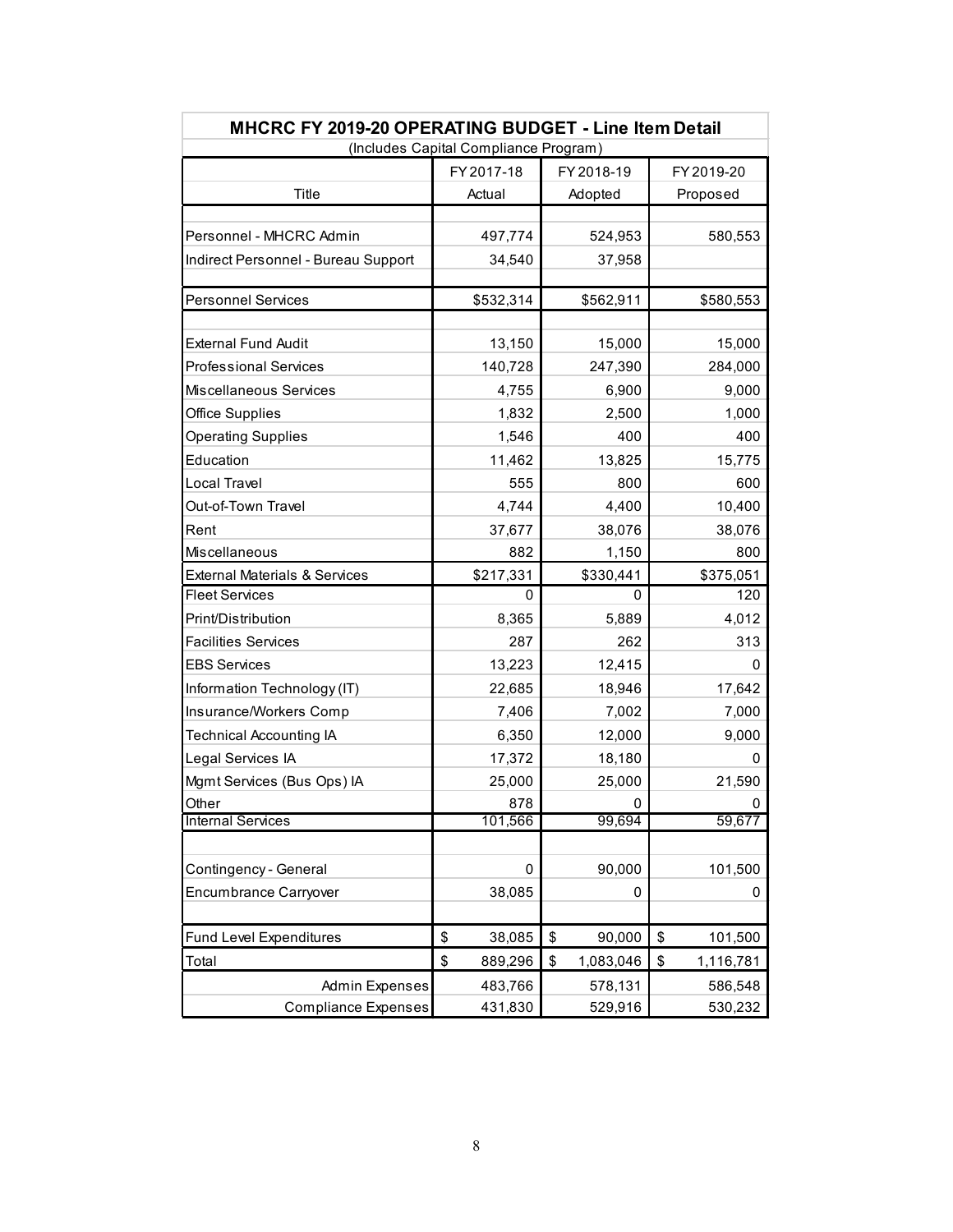### **BUDGET ALLOCATION BY JURISDICTION MHCRC OPERATING BUDGET**

|  |  |  | 2019-20 |  |
|--|--|--|---------|--|
|  |  |  |         |  |

| City of Portland Appropriations   | \$314,826 |
|-----------------------------------|-----------|
| <b>East County Appropriations</b> | \$169,522 |
| <b>Operating Budget Total:</b>    | \$484,348 |

|                          |                                |              | FY19-20   | FY19-20      |           |       |
|--------------------------|--------------------------------|--------------|-----------|--------------|-----------|-------|
| <b>JURISDICTION</b>      |                                |              | Proposed  | % Allocation |           |       |
| Portland                 |                                |              |           |              | \$314,826 | 65.0% |
|                          | <b>Subscriber Distribution</b> |              |           |              |           |       |
| East County              | No. Of Subs                    | Perc. Distr. |           |              |           |       |
| Gresham                  | 24,307                         | 73.21%       | \$124,107 | 25.6%        |           |       |
| Multnomah Co.            | 2,581                          | 7.77%        | \$13,172  | 2.7%         |           |       |
| Troutdale                | 3,703                          | 11.15%       | \$18,902  | 3.9%         |           |       |
| Fairview                 | 1,917                          | 5.77%        | \$9,781   | 2.0%         |           |       |
| Wood Village             | 695                            | 2.09%        | \$3,543   | 0.7%         |           |       |
| <b>East County Total</b> | 33,203                         | 100.00%      | \$169,505 | 35.0%        |           |       |
|                          |                                |              |           |              |           |       |
| Total                    |                                |              | \$484,331 | 100.0%       |           |       |

#### Budget Allocation Comparison

|                          | FY 2017-18 | FY 2018-19 | FY 2019-20 |
|--------------------------|------------|------------|------------|
| <b>JURISDICTION</b>      | Actual     | Adopted    | Proposed   |
| Portland                 | \$295,827  | \$304,998  | \$314,826  |
|                          |            |            |            |
| East County              |            |            |            |
| Gresham                  | \$114,515  | \$119,444  | \$124,107  |
| Multnomah Co.            | \$13,763   | \$13,434   | \$13,172   |
| Troutdale                | \$17,506   | \$17,934   | \$18,902   |
| Fairview                 | \$10,242   | \$9,936    | \$9,781    |
| Wood Village             | \$3,265    | \$3,482    | \$3,543    |
|                          |            |            |            |
| <b>East County Total</b> | \$159,291  | \$164,230  | \$169,505  |
|                          |            |            |            |
|                          |            |            |            |
| Total                    | \$455,118  | \$469,228  | \$484,331  |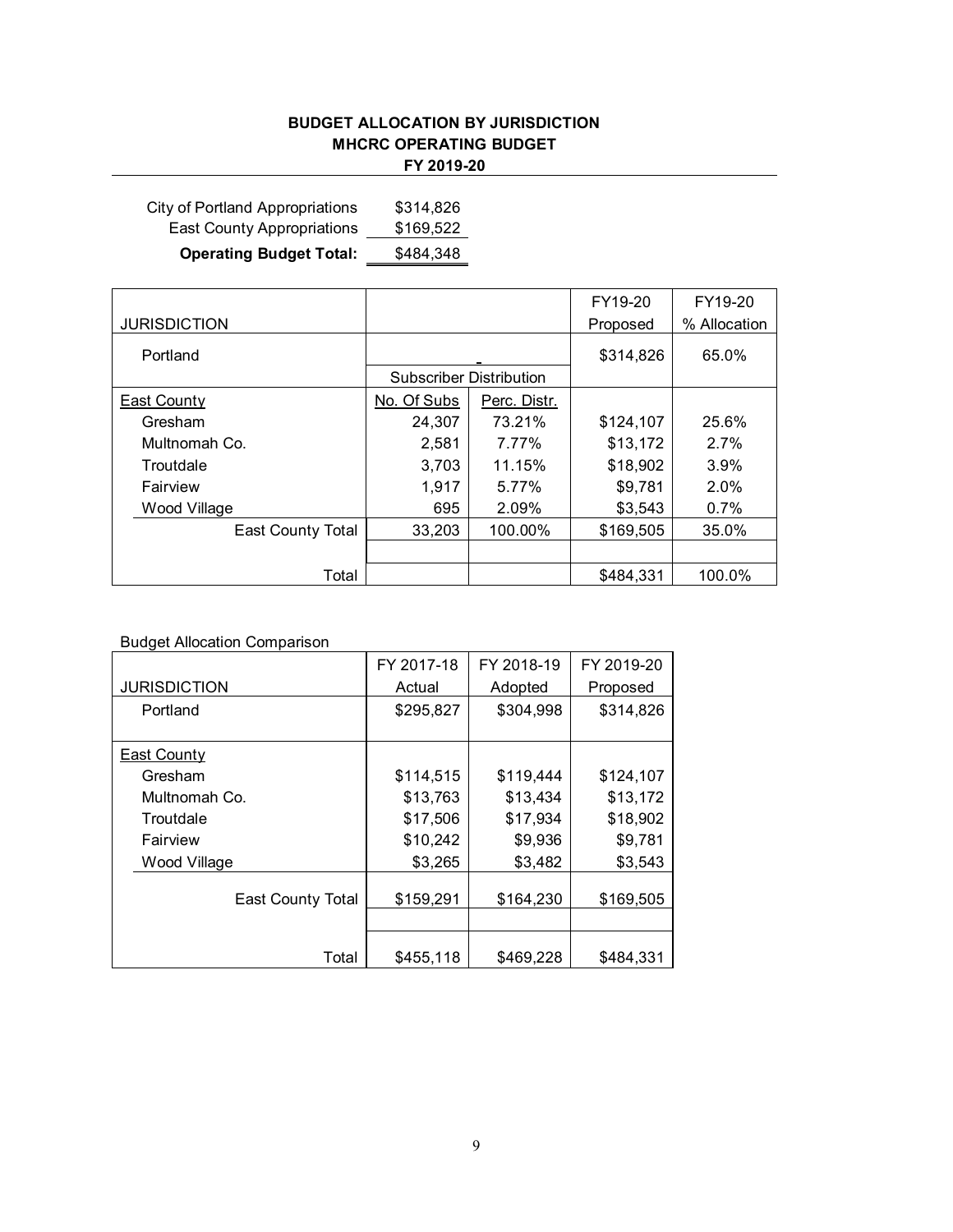### **APPENDIX TWO**

### **COMMUNITY MEDIA DISBURSEMENT DETAIL (MetroEast and Open Signal)**

The MHCRC administers two contracts with the community media organizations that serve the MHCRC-member Jurisdictions. MetroEast Community Media (MetroEast) serves the cities and communities of Gresham, Troutdale, Fairview and Wood Village and east Multnomah County areas. Open Signal serves the City of Portland and the west Multnomah County areas.

The community media organizations receive funding for both operations and capital expenditures. Most of Open Signal's operational resources come from a grant agreement between Open Signal and the City of Portland and are, therefore, not included in the MHCRC's Fund Budget (the amount is included below for informational purposes). MetroEast receives operational resources, in accordance with the IGA that created the MHCRC, based on 60 percent of the cable franchise fees for the east Multnomah County area. Open Signal also receives an amount in accordance with the IGA for the west Multnomah County area. Both organizations receive capital funds from the MHCRC Fund Budget, derived from PEG/I-Net Capital Fees.

Both MetroEast and Open Signal are nonprofit organizations with governing Boards of Directors. These Boards annually develop and adopt budgets. FY2019-20 draft budget summaries are included in this Appendix to provide more detail for the community media expenditures in the MHCRC Fund Budget.

#### **SUMMARY OF COMMUNITY MEDIA DISBURSEMENTS**

| MetroEast Community Media:                            |              |
|-------------------------------------------------------|--------------|
| <b>Operations Funding: East County Franchise Fees</b> | 888,698<br>S |
| Capital Funding: MHCRC                                | 601,719      |
| Total                                                 | \$1,490,417  |
| Open Signal:                                          |              |
| <b>Operations Funding: Portland General Fund</b>      | 929,587      |
| <b>Operations Funding: West County Franchise Fees</b> | 60,022<br>S  |
| Capital Funding: MHCRC                                | 902,580      |
| Total                                                 | \$1,892,189  |
|                                                       |              |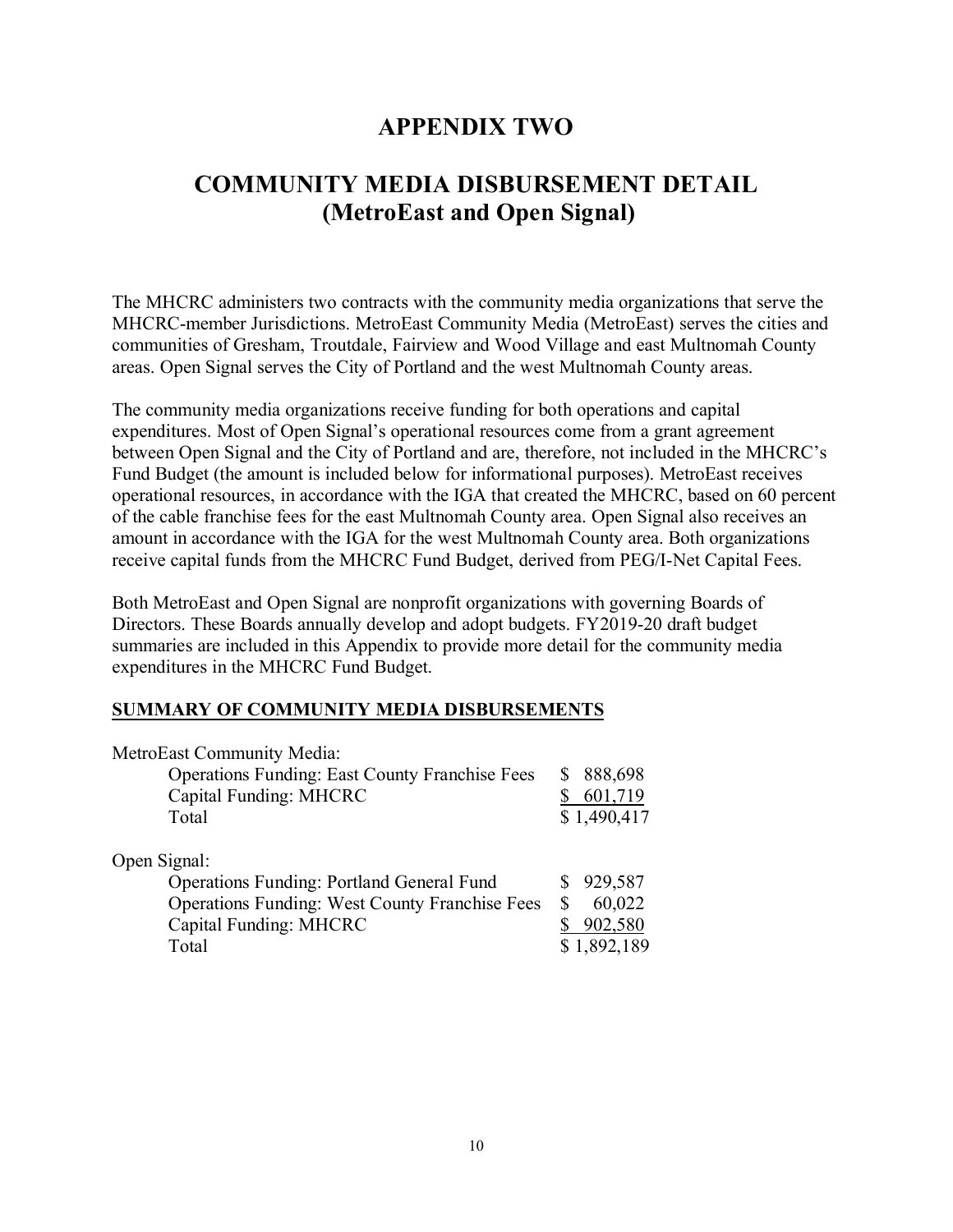

## **TAKE CONTROL OF THE MEDIA**

### **MetroEast Budget Summary**

MetroEast plans on offering the same high level of service to our community, despite continuing revenue headwinds. We look to leverage savings and efficiencies through operational streamlining via the introduction of departmental budgets and revenue goals.

#### **Revenue Projections**

- MetroEast's continued focus on grant-writing is expected to pay dividends in FY 19/20– MetroEast is currently a finalist for one multi-year funding opportunity and has applications pending or in process for a number of other grants.
- MetroEast will continue to aggressively grow its fee-for-service arm which has seen rapid growth over the last couple years
- MetroEast will remove focus from pursuing corporate sponsorships

#### **Expenses**

- A line item was added for Software as some of these expenses were re-categorized from capital to operating expense during the last audit
- MetroEast largest capital expense will revolve around upgrades for the main studio. This project is projected to last 2-3 fiscal years. Phase 1 will occur August of FY19/20 and involves upgrading control room equipment.
- Capitalized wages are estimated based on projected capital projects

**#TakeControlOfTheMedia**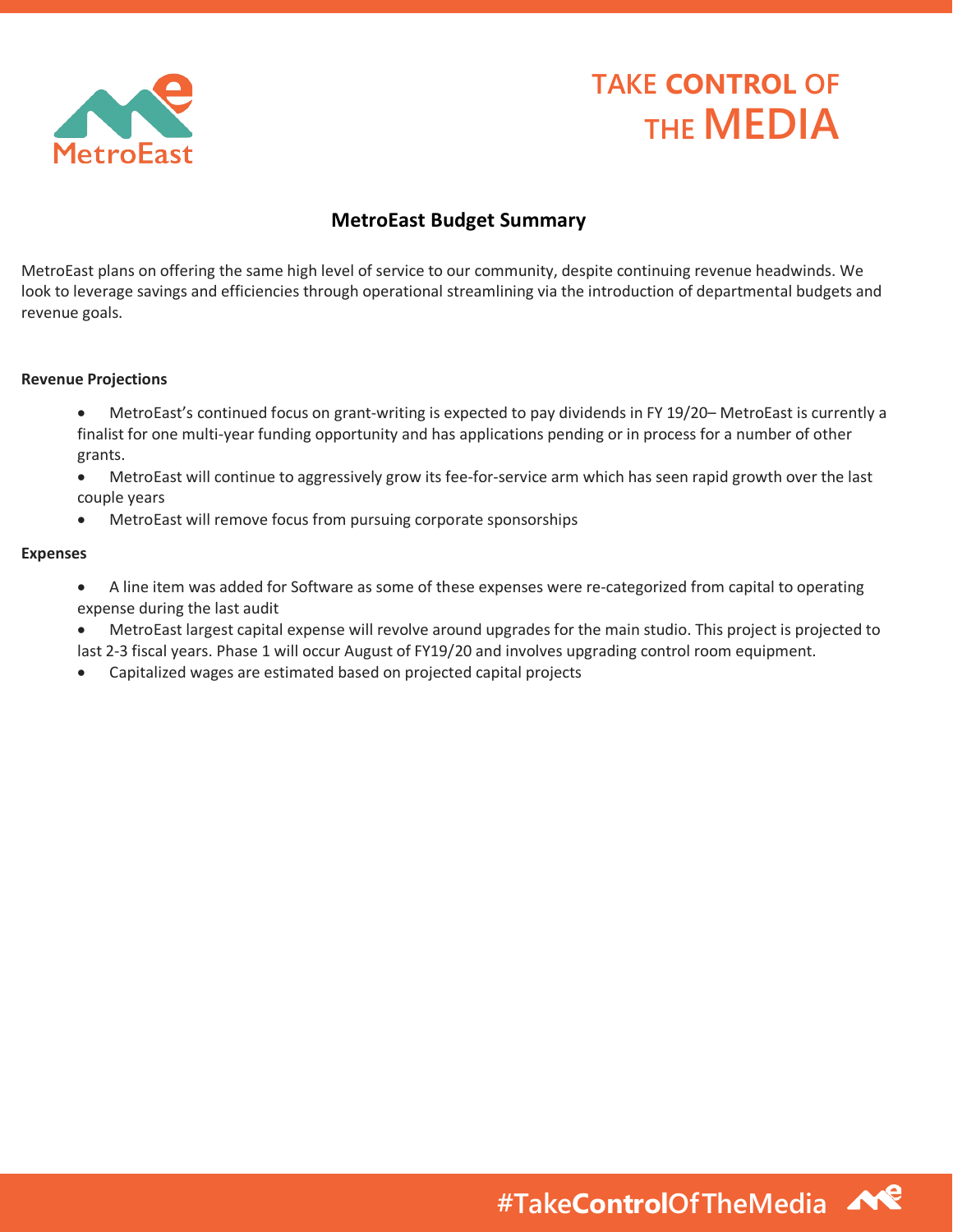| <b>INCOME</b>                   |             |             |             |
|---------------------------------|-------------|-------------|-------------|
| <b>Operating Income</b>         |             |             |             |
| Sponsorships                    | 7,400.00    | 85,000.00   | 6,000.00    |
| Grants                          | 95,161.00   | 100,000.00  | 184,000.00  |
| Contributions                   | 127.59      | 25,000.00   | 5,000.00    |
| <b>Education Services</b>       | 4,099.00    |             |             |
| Productions                     | 69,845.00   | 70,000.00   | 175,000.00  |
| Misc Income                     | 38,443.07   | 2,500.00    |             |
| Concession                      | 4,953.00    |             |             |
| Memberships                     | 5,587.00    | 10,000.00   | 8,100.00    |
| <b>Equipment Sale</b>           |             | 1,000.00    |             |
| Studio Rental                   |             | 5,000.00    |             |
| Other                           | 51,365.00   | 50,000.00   | 50,132.00   |
| Interest                        | 12.585.00   | 2,500.00    | 600.00      |
| <b>Total Operating Income</b>   | \$289,566   | \$351,000   | \$428,832   |
| Other Income                    |             |             |             |
| <b>Franchise Fees</b>           | 972,500     | 944,106     | 816,126     |
| Capital Funds                   | 886,205     | 612,882     | 497,391     |
| Investment Fund Gain/Withdrawal | 300,000     | 300,000     | 261,352     |
| <b>Total Other Income</b>       | \$2,158,705 | \$1,856,988 | \$1,574,869 |
| <b>TOTAL INCOME</b>             | \$2.448.271 | \$2,207,988 | \$2,003,701 |

|                                               |                 |                   | FY 19/20                                      |  |
|-----------------------------------------------|-----------------|-------------------|-----------------------------------------------|--|
| <b>EXPENSES</b>                               |                 |                   | FY17/18 Actual FY18/19 Budget Proposed Budget |  |
| Personnel                                     |                 |                   |                                               |  |
| Payroll & Benefits                            | 995,434         | 1,174,006         | 1,055,100                                     |  |
| <b>Capitalized Wages</b>                      | 151,704         | 150,882           | 150,000                                       |  |
| <b>Total Personnel</b>                        | \$1,147,138     | \$1,324,888       | \$1,205,100                                   |  |
| Less: Capitalized Wages                       | $-$151,704$     | -\$150,882        | $-$150,000$                                   |  |
| <b>Adjusted Total Personnel</b>               | \$995,434       | \$1,174,006       | \$1,055,100                                   |  |
| <b>Materials &amp; Services</b>               |                 |                   |                                               |  |
| Communications, Utilities Maint & Misc        | 80,121          | 69,000            | 82,982                                        |  |
| Dues & Subscriptions                          | 22,002          | 18,000            | 15,974                                        |  |
| <b>Education &amp; Training</b>               | 16,112          | 11,000            | 14,000                                        |  |
| Food, Meals, Production & Business Expense    | 40,058          | 38,600            | 57,386                                        |  |
| Insurance                                     | 77,448          | 65,000            | 40,444                                        |  |
| Marketing, Media, Printing & Shipping         | 42.392          | 35,000            | 15,950                                        |  |
| <b>Office &amp; Operating Supplies</b>        | 117,364         | 30,000            | 39,150                                        |  |
| <b>Professional Services</b>                  | 368,216         | 50,000            | 100,360                                       |  |
| Software                                      |                 |                   | 10,657                                        |  |
| Travel & Transportation                       | 45,166          | 35,000            | 22,240                                        |  |
| Rockwood DIY                                  |                 | 40,000            |                                               |  |
| Other Expenses                                | 34,390          | 29,500            | 1,800                                         |  |
| <b>Total Materials &amp; Services</b>         | \$843,269       | \$421,100         | \$400,943                                     |  |
| <b>Capital Expenditures</b>                   |                 |                   |                                               |  |
| <b>Capitalized Wages &amp; Benefits</b>       | 151,704         | 150,882           | 150,000                                       |  |
| Contractor & Installation                     |                 | 60,000            | 48,000                                        |  |
| Equipment                                     | 304,957         | 75,000            | 183,472                                       |  |
| Furniture                                     | 104,183         | 20,000            | 2,000                                         |  |
| <b>Building Improvements</b>                  | 222,178         | 30,000            | 5,000                                         |  |
| Mortgage                                      |                 |                   | 82,000                                        |  |
| <b>Other Expenses</b><br>Peripherals, Supples | 35,175          | 222,000<br>15,000 |                                               |  |
| Repairs & Maintenance                         |                 | 10,000            | 1,000                                         |  |
| Software Development & Licensing              | 68,008          | 30,000            | 76,186                                        |  |
| <b>Total Capital Expenditures</b>             | \$886,205       | \$612,882         | \$547,658                                     |  |
| <b>TOTAL EXPENSES</b>                         | \$<br>2,724,908 | 2,207,988<br>\$   | \$<br>2,003,701                               |  |

**Note: In-kind income &** 

**FY 19/20** 

**FY17/18 Actual FY18/19 Budget Proposed Budget expense have been excluded**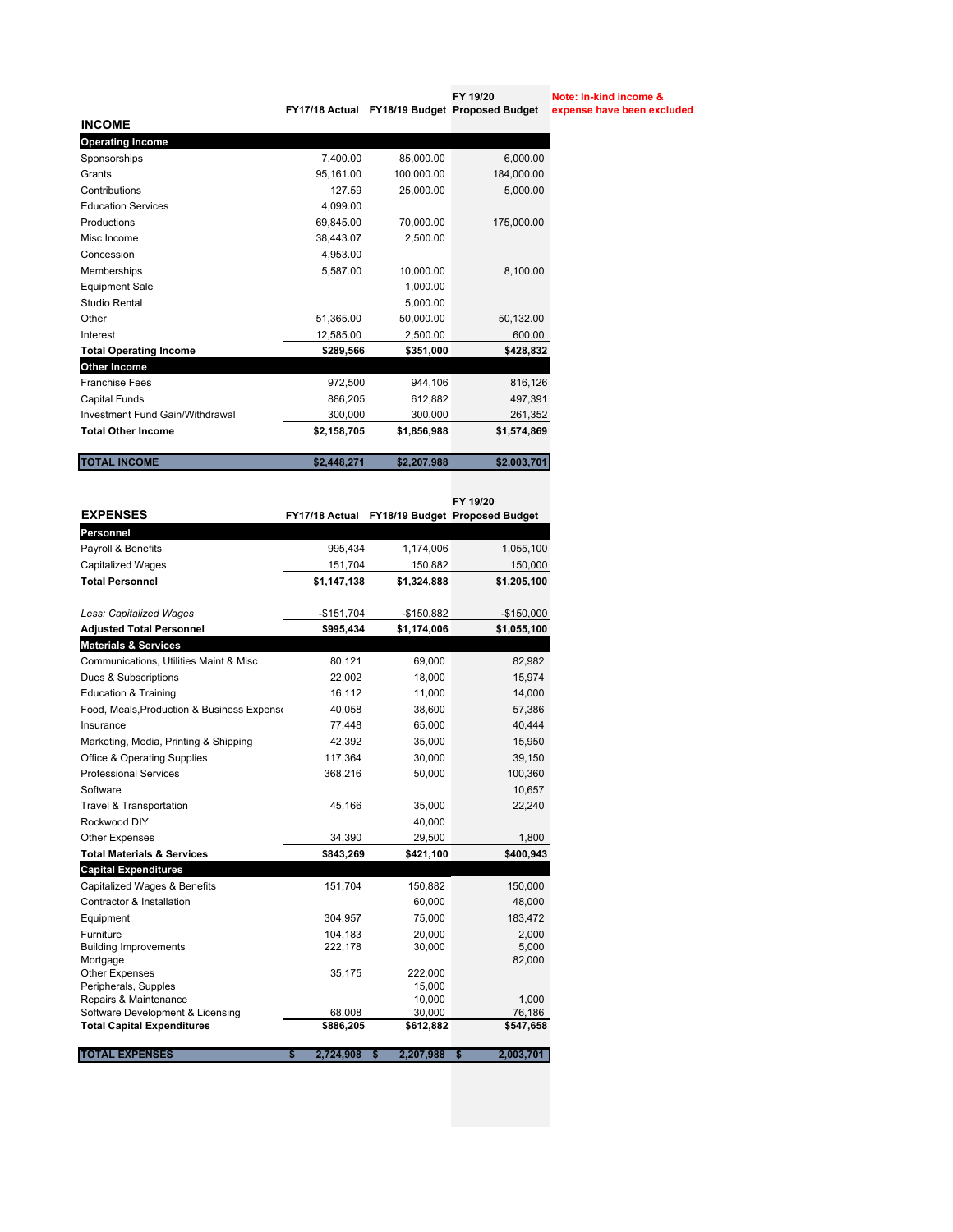#### **Open Signal: Fiscal Year 19-20 Operating Budget Narrative**

**Mission:** With a commitment to creativity, technology and social change, Open Signal makes media production possible for everyone.

**Executive Summary:** Open Signal receives annual operating and capital funding from the City of Portland and the Mt. Hood Cable Regulatory Commission (MHCRC) to provide Community Media services in the Portland metro area. A portion of this funding is restricted to capital expenses, and activities associated with the management of capital projects.

Next fiscal year we will practice lean operations management, realizing efficiencies through advanced interdepartmental collaboration, a centralized global inventory, and automation in order to maintain the highest standard of service delivery to our community in the face of antricipated ongoing reductions to our capital budget.

The Summary Budget is presenting differently for FY19-20. The summary incorporates the Capital Budget to provide a global financial picture.

**Revenue:** Contributions "Without Donors' Restrictions" will be raised by Open Signal's seasoned development team, with support from our newly-minted Mayoral Appointed Board Member Phoebe Ebright, Development Officer at the Regional Arts and Culture Council. The funds from these activities will support operations.

Open Signal's Programs Department also generates earned revenue via the ongoing delivery of media and technology workshops offered to the community, partnerships with educational organizations, nonprofits and community groups, and "On Demand Trainings."

Miscellaneous Income is generated through the sale of idle assets (technology that has fully depreciated and has been removed from inventory) and vending machine sales.

Annual funding from the City and MHCRC is leveraged to support grant funded projects serving historically marginalized and oppressed groups, prioritizing people of color and low-income individuals.

**Expense:** The Event line item is new for FY19-20. In the past, all event costs were grouped under the Hospitality and Professional Services expense line item.

The Artist Stipends and Training are the biggest spending line items for FY19-20. Open Signal will be focused on Equity Training(s) for all staff. The Artist Stipends are related to OS LABS, Residencies, and Fellowships.